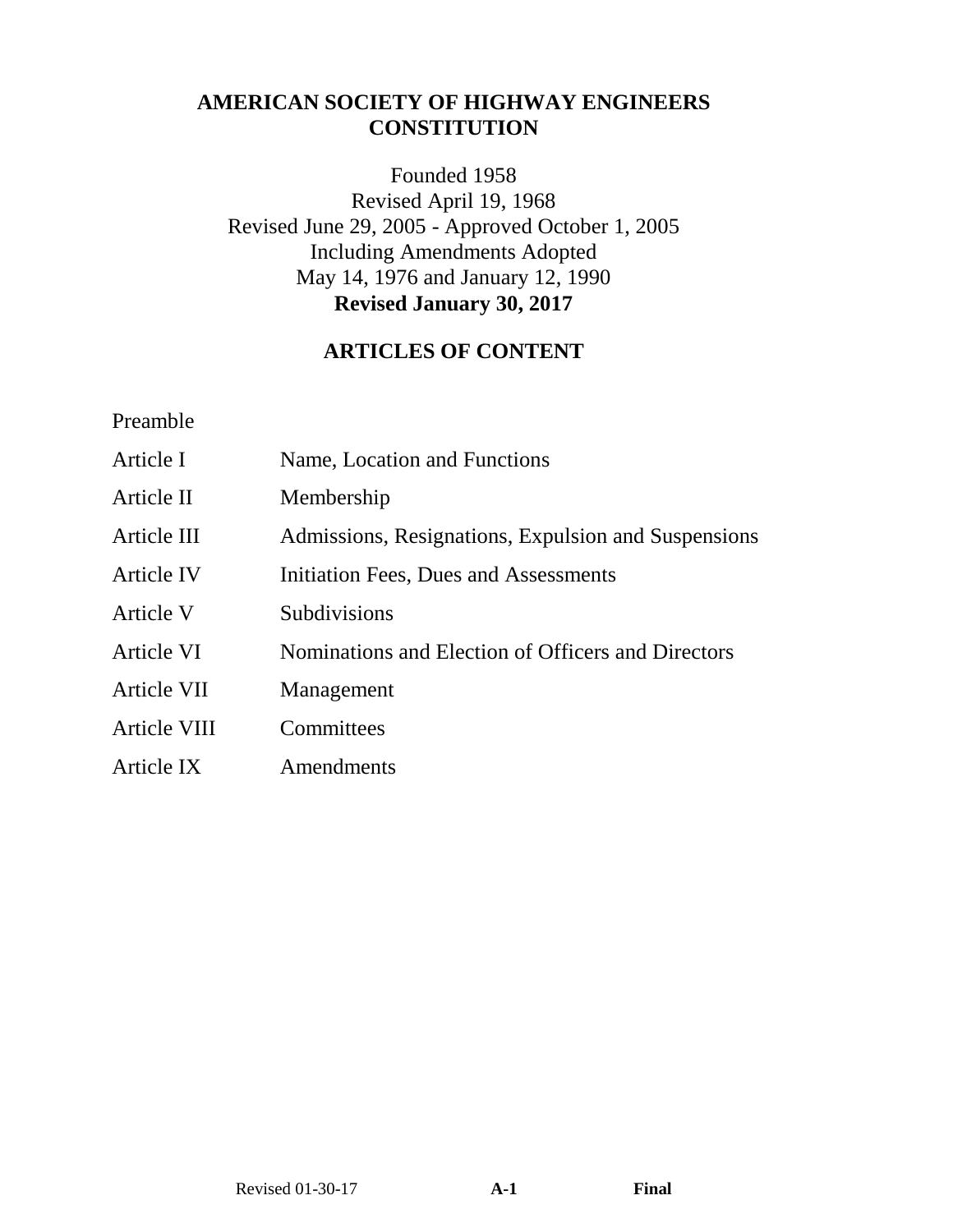## **CONSTITUTION**

### **of the**

## **AMERICAN SOCIETY OF HIGHWAY ENGINEERS**

#### **PREAMBLE**

ASHE provides a forum for members and partners of the highway industry that supports education, innovation and fellowship, and promotes a safe and efficient transportation system for mobility now and in the future.

#### **ARTICLE I – NAME, LOCATION, AND FUNCTIONS**

**Section 1** – The name of the organization is the American Society of Highway Engineers (ASHE).

**Section 2** – The registered office of the American Society of Highway Engineers ("ASHE"; the "Corporation" or the "Society") shall be located at Business Filings Incorporated, 116 Pine Street, Suite 320, Harrisburg, PA 17101. The corporation also may have offices at such other place as the Board of Directors may appoint or the corporation activities may require. The ASHE business address will be designated by the current National Secretary and approved by the National Board.

**Section 3** – The functions of ASHE shall be to confer and suggest as to matters of policy, to cooperate with other societies and associates in matters of mutual interest, to study highway engineering problems, to encourage members to prepare and discuss papers appropriate to the aims of ASHE, to bring about a closer acquaintance and a spirit of cooperation between members of the transportation planning, design and construction communities, to advocate the registration and certification of the members in their respective fields, and provide continuing education opportunities to support member registration and certification.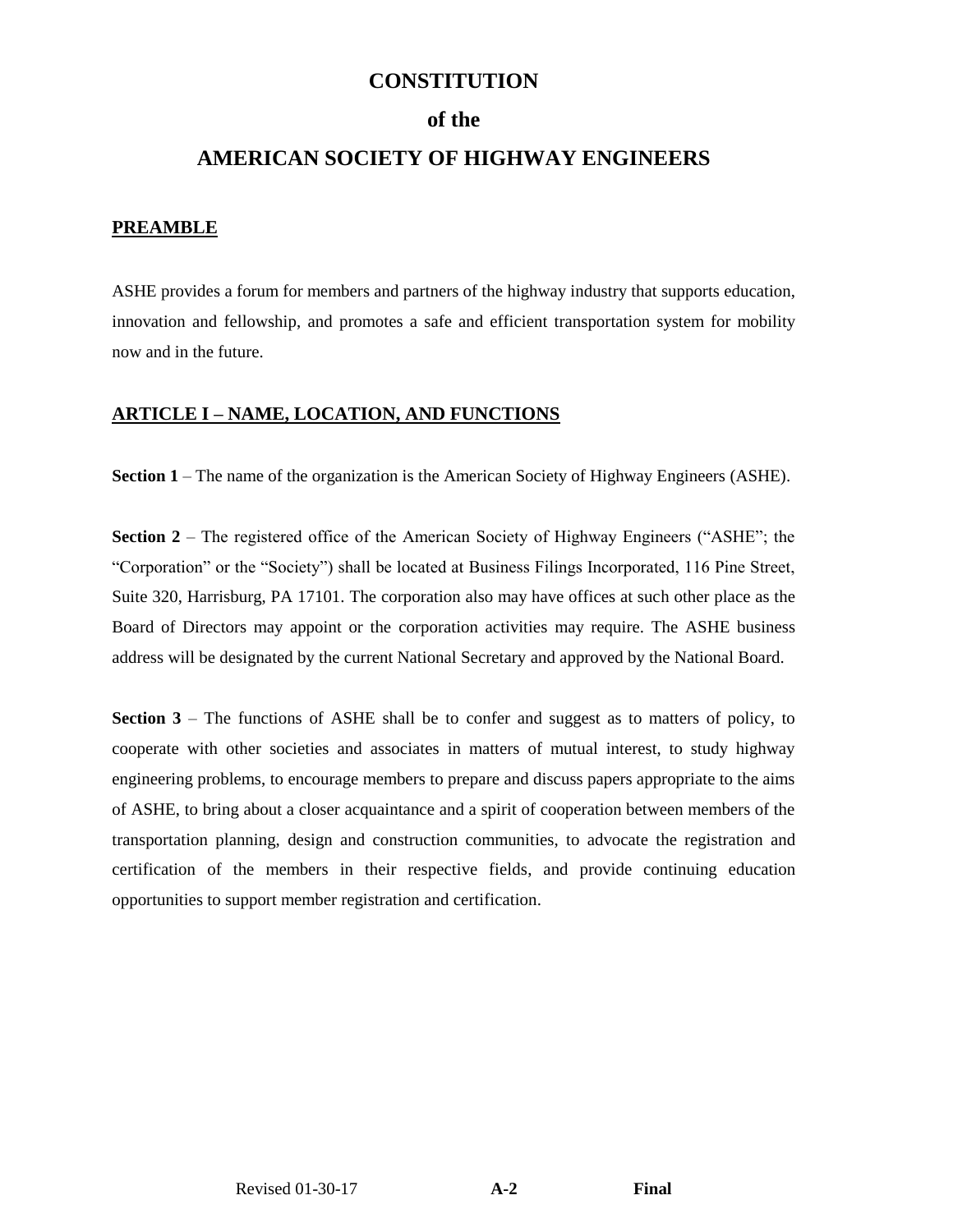#### **ARTICLE II – MEMBERSHIP**

**Section 1** – The active membership shall consist of Student, Member, At-Large/International, Life and Honorary members who have practiced, are now practicing, or have an interest in the highway industry or its allied fields.

 $Student - A$  Student Member shall consist of those persons who are currently pursuing a degree in engineering, surveying, or other highway industry related fields from a university, college or technical school. Membership eligibility for students in advanced degree programs shall be determined by the individual ASHE sections.

<u>Member</u> – A Member shall be working/practicing or has worked/practiced in the highway industry or its allied fields. All members shall have a high school education or its equivalent.

At-Large/International – An At-Large Member shall live and work outside of an established geographical 50 mile section boundary and not be a member of any section in good standing. An International Member shall live and work outside of the USA. Both At-Large and International members shall be working/practicing or have worked/practiced in the highway industry or its allied fields. All members shall have a high school education or its equivalent.

Life – A Life Member shall have been a dues paying member for twenty-five  $(25)$  years, and shall have been active in ASHE activities.

Honorary – An Honorary Membership shall be chosen only from those persons who are of acknowledged eminence in some branch of the highway industry or who have singularly advanced the interests of ASHE. The National Board of Directors of ASHE must award the approval and issuance of this classification of membership, as set forth in the By-Laws.

**Section 2** – Membership shall not be contingent upon race, creed, color, sex or national origin.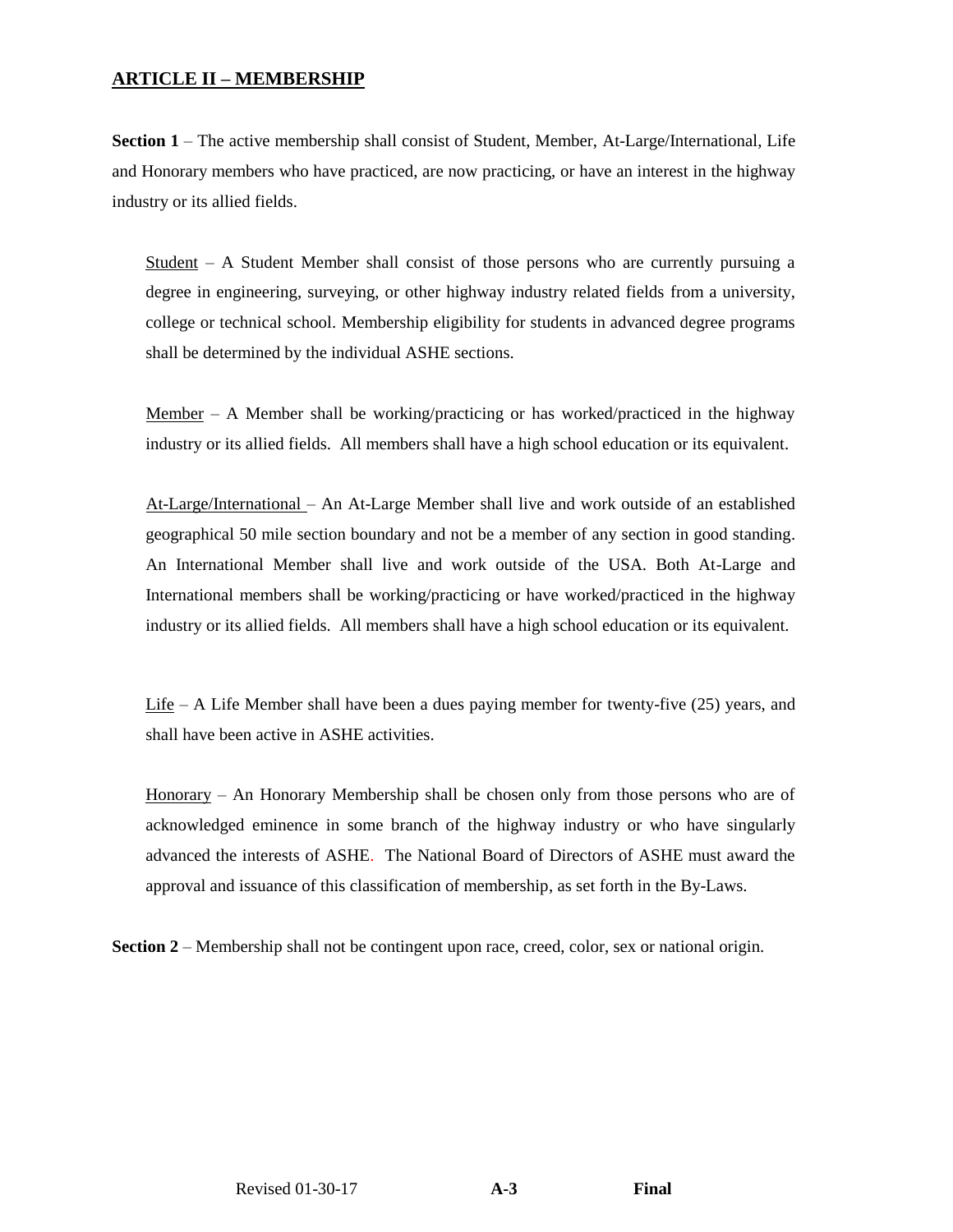**Section 3** – All applications for membership shall be transmitted to the ASHE Business Office from the applicable Section, in company with the current established initiation fee in the amount set forth in the By-Laws.

**Section 4** – All member applicants shall be admitted to the Society using proper procedure by an established Section and the National Board of Directors, as set forth in the National By-Laws. At-Large and International member applicants shall be admitted to the Society using the proper procedure by the National Board of Directors, as set forth in the National By-Laws.

**Section 5** – At-Large/Domestic members- Those members deemed by the National Board to be outside of an established fifty (50) mile geographical section boundary shall be considered At-Large members and will receive representation by the National Organization.

**Section 6** – At-Large/International members – Those members who live and work outside of the USA shall be considered International members and will receive representation directly from the National Organization.

#### **ARTICLE III** – **ADMISSIONS, RESIGNATIONS, EXPULSION & SUSPENSIONS**

**Section 1** – Any Section, At-Large or International member may be expelled for cause in accordance with the By-Laws and Code of Ethics.

## **ARTICLE IV – INITIATION FEES, DUES AND ASSESSMENTS**

**Section 1** – National Initiation Fees and Annual Assessments shall be established by the National Board of Directors, collected by the Sections and forwarded to the National Secretary at the ASHE business address.

**Section 2** – Membership dues shall be established and collected by the Sections. Membership dues for At-Large and International members shall be established and collected by the National Organization.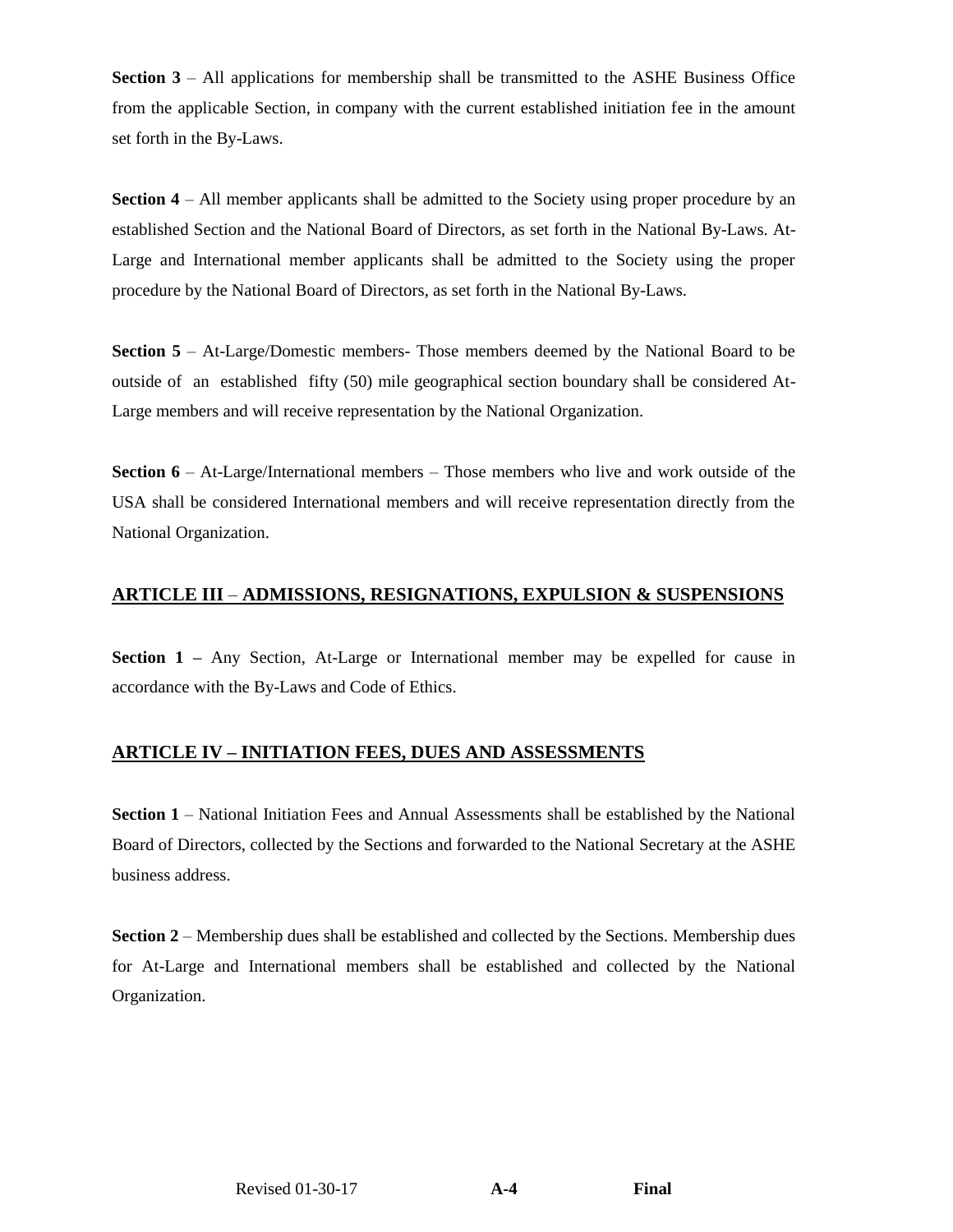#### **ARTICLE V – SUBDIVISIONS**

**Section 1** – Regions are a grouping of Sections prescribed by the National Board of Directors, and shall be formed by geographical boundaries. Region boundaries shall be subject to revision by the National Board of Directors as deemed necessary.

**Section 2** – A local Section may be established as set forth in the National By-Laws in any locality and shall become official with the establishment of officers and a treasury, and approval of the By-Laws by the National Constitution and Bylaws Committee. A charter shall be presented to a Section when it accepts the Society Constitution and upon approval of its By-Laws. The National Board of Directors may terminate any Section for reasons deemed sufficient for such action, as set forth in the National By-Laws.

# **ARTICLE VI – NOMINATIONS AND ELECTION OF OFFICERS AND DIRECTORS**

**Section 1** – All National, Region and Section Officers and Directors shall be elected annually and be members of ASHE.

**Section 2** – The elected governing body of National ASHE shall be a President, Immediate Past President, two Vice Presidents, a Secretary, a Treasurer and Directors.

**Section 3** – The elected governing body of a Region shall be a President, Immediate Past President, Vice President(s), a Secretary, a Treasurer, and Directors.

**Section 4** – The elected governing body of a Section shall be a President, Immediate Past President, Vice President(s), Directors, a Secretary, a Treasurer and Regional Director.

A. Temporary officers for a newly formed Section shall be approved by the Section core group to serve until the National Board of Directors has approved a Charter.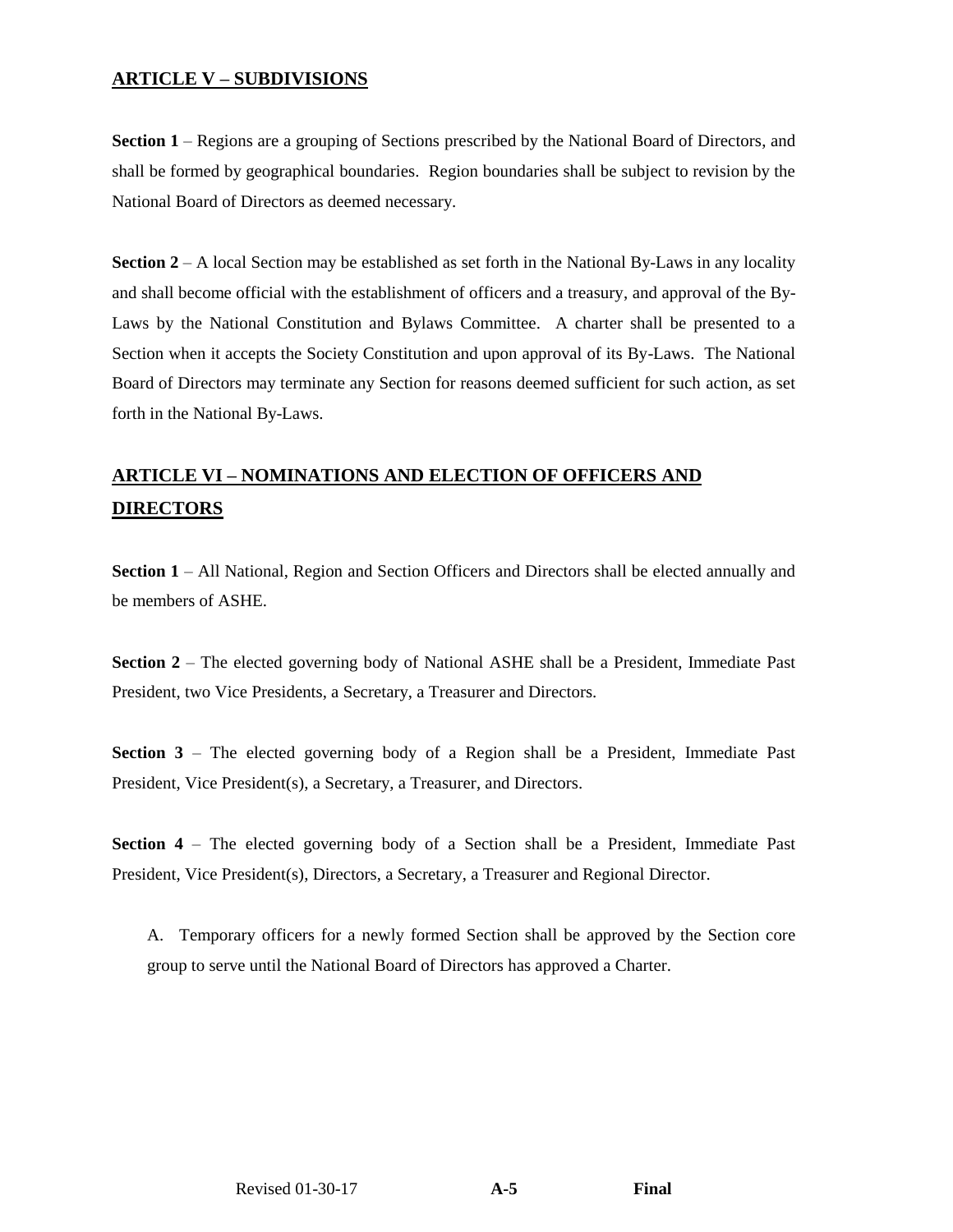**Section 5** – For the purpose of nominating candidates for National Office, a Nominating Committee of at least five members shall be selected by the incoming National President. The members of the nominating committee shall qualify as follows: The outgoing President, who will serve as the chair of the committee and four experienced members selected by the incoming National President.

**Section 6** – In addition to the Nominating Committee, nominations may be submitted by petition as outlined in the By-Laws.

**Section 7** – In case of disability, inability or neglect in the performance of duties, or other disqualifications of any National Officer of ASHE, the National Board of Directors, by motion to the Board, shall have the authority to declare the office vacant. A vacancy in any National Office, due to the removal of the incumbent as prescribed above, shall be filled for the unexpired period by appointment of the National Board.

**Section 8** – The National Board of Directors may, at its discretion, appoint Assistant Officers, either from the National Board or from the ASHE membership. Such Assistant Officer(s), unless already member(s) of the National Board, shall not be considered members of the National Board and shall not be entitled to vote as such.

#### **ARTICLE VII – MANAGEMENT**

**Section 1** – The National Board of Directors shall be vested with the exercise of all the powers of the Society, subject to this Constitution and the By-Laws. The By-Laws shall provide for the duties of the several officers and for the general administration of the affairs and property to the Society. The National President shall make an annual report at the annual meeting held at the National Conference, transmitting therewith the report of the Secretary and the Treasurer and such other reports as it shall deem advisable.

**Section 2** – Meetings of the National Board of Directors shall be held as outlined in the By-Laws.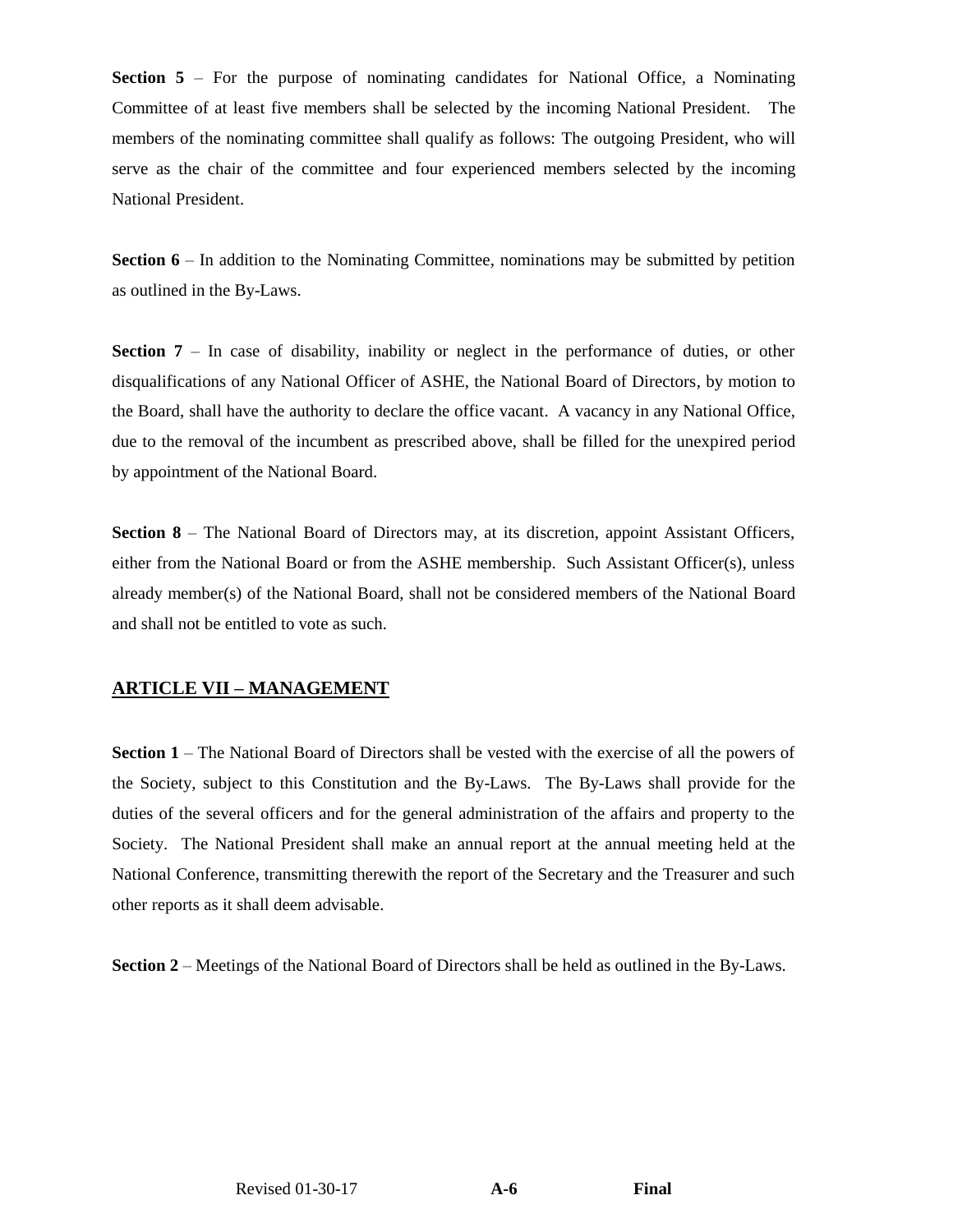**Section 3** – The Executive Committee, comprised of the National Officers, shall govern, at times when the Board of Directors is not in session, such part of the National Board of Directors' authority, in the administration of ASHE affairs, as may from time to time be delegated by the National Board of Directors. The National President may add up to three members to the Executive Committee at his/her discretion.

**Section 4** – The National Board of Directors shall have authority to appoint an Executive Secretary or Executive Director.

## **ARTICLE VIII – COMMITTEES**

**Section 1** – Standing committees are as set forth in the National By-Laws. Committee appointments are at the discretion of the President, except as defined in this Constitution or in the Bylaws.

**Section 2** – Special committees may be established by the National President.

**Section 3** – All committees shall only make recommendations to the National Board with the exception of taking actions delegated to them by the National Board

#### **ARTICLE IX** – **AMENDMENTS**

**Section 1** – Either of the following procedures may be used to amend this Constitution:

- A. The proposed amendment shall be presented to the National Secretary in writing and upon approval of the National Board of Directors shall be submitted to the membership for a decision. Handwritten and electronic responses approving or disapproving the amendment will be accepted.
- B. The proposed amendment shall be presented to the National Secretary in writing and signed in person or electronically by at least ten percent (10%) of ASHE members. The National Secretary will be required to submit the proposed amendment to the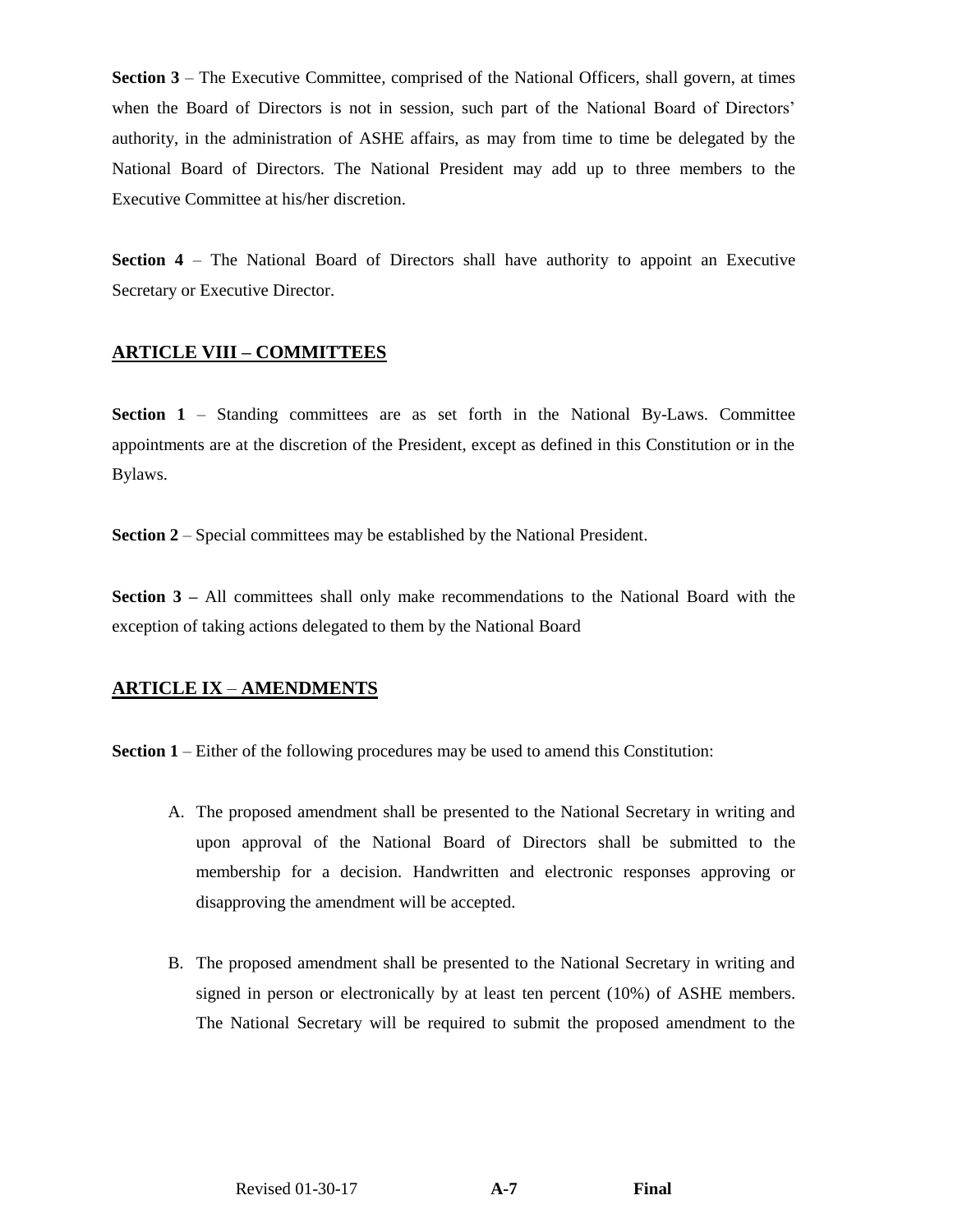membership for a decision. Handwritten and electronic responses approving or disapproving the amendment will be accepted.

**Section 2** – For the approval of a constitutional amendment, it shall be necessary that twenty-five percent (25%) of the eligible membership vote on said proposed amendment. It shall also be required that two-thirds of those voting cast affirmative votes for said proposed amendment for its approval.

**Section 3** – When a ballot is taken for a proposed amendment, a definite date shall be set by the National Board of Directors for the closing of the ballot. Such date shall permit a period of at least thirty (30) days between the announcement of a proposed amendment and the closing of the balloting.

**Section 4** – Proposed amendments and closing dates for balloting shall be published in the *scanner* and/or on the National ASHE Website.

This Constitution may be amended by written or electronic ballot. The official ballot shall be prepared by the National Secretary and distributed by hardcopy or e-mail to the Section Secretaries. The Section Executive Committee shall choose a voting protocol and determine the timeframe for voting, subject to the limiting date as established by National and shall direct the distribution of the ballots to the Section membership and designate the hard copy and/or e-mail addresses for the collection and receipt of ballots.

The Section Secretary shall tabulate the results of the ballots and then submit the ballots, together with certification of tally and eligibility of voting membership to the National Secretary within fifteen (15) days following the date of balloting.

The National Board of Directors may, at the time of establishing the ballot closing date for a proposed amendment, direct that the results of the balloting be reported at a National Board of Directors Meeting or Annual Conference of ASHE.